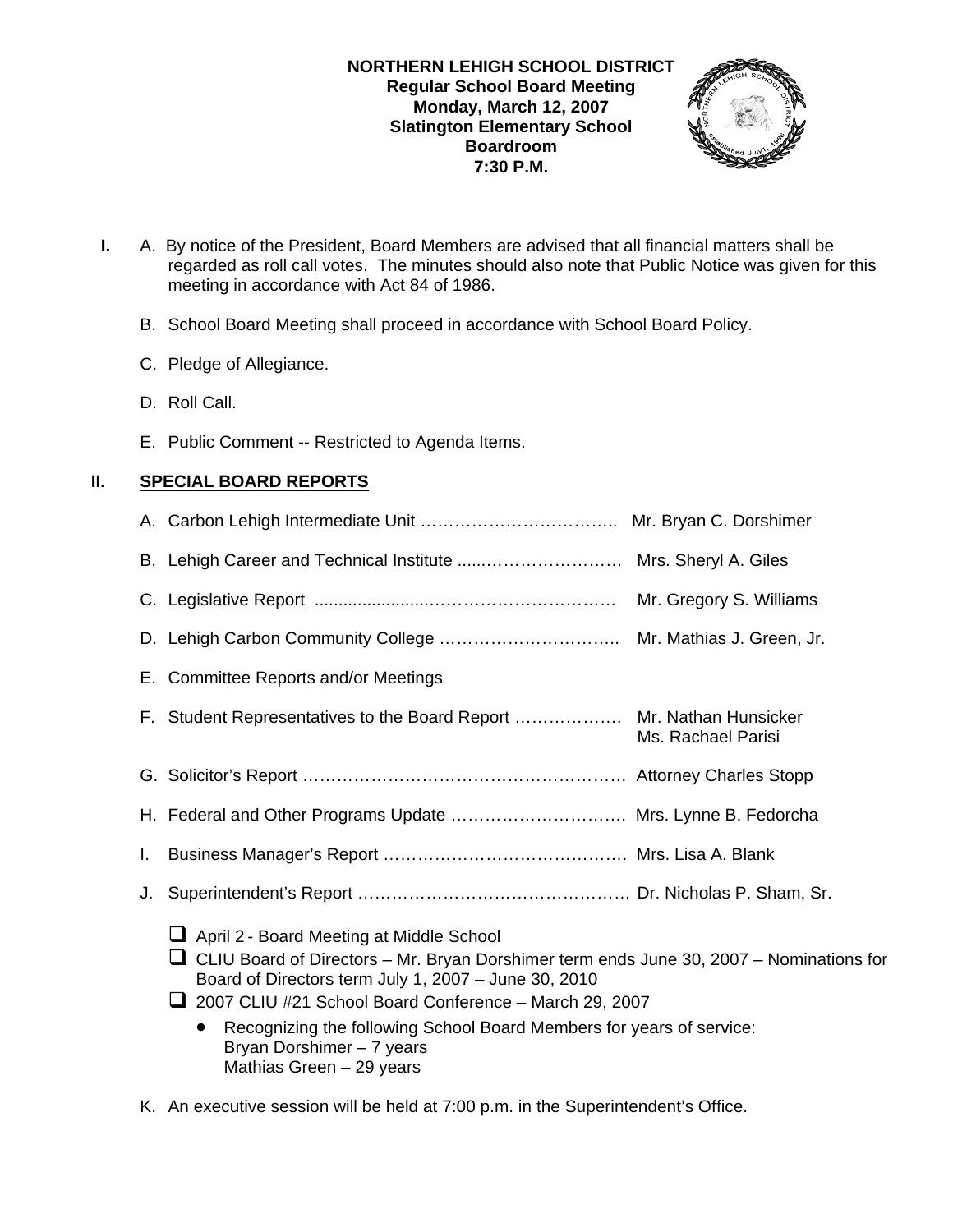## **III. PERSONNEL**

## A. Nomination for Appointment

1. Professional

| Lori Middaugh | <b>Temporary Vacancy Replacement</b>                                                                            |
|---------------|-----------------------------------------------------------------------------------------------------------------|
| Assignment:   | Slatington Elementary School, Grade 5 replacing<br>employee #240 who was granted a family medical leave         |
|               | for the remainder of the 2006-2007 school year                                                                  |
| Effective:    | March 5, 2007                                                                                                   |
| Termination:  | On or about June 14, 2007                                                                                       |
| Salary:       | \$38,500.00 (Prorated for the 2006/2007 School Year)<br>(Step 1 Bachelors on the 2006-2007 CBA Salary Schedule) |

## B. Co-Curricular Volunteers 2007-2008 School Year

| Gary Andrew*        | <b>Assistant Baseball Coach</b> |
|---------------------|---------------------------------|
| Dan Wanamaker*      | Assistant Baseball Coach        |
| *Pending Clearances |                                 |

## C. Resignation

Lehigh Middle school, effective the last teacher day of the 2006/2007 school year, at which time she will begin her retirement from Northern Lehigh School District after 35 years of service. Accept the resignation of Janet Kern from her position as English teacher in the Northern

#### **. CONFERENCES IV**

- A. Rhonda Frantz A/CAPA Spring Conference March 22, 2007 Hershey, PA Registration: \$165.00, Travel: \$72.75, Meals: \$8.00 - Total Approximate Cost: \$245.75 -Funding: Business Office Buget **(Attachment #1)**
- B. Laurie Newman-Mankos 35<sup>th</sup> Special Education Law Conference May 11, 2007 Lehigh University Bethlehem, PA – Registration: \$145.00 - Total Approximate Cost: \$145.00 – Funding: IDEA **(Attachment #2)**
- C. Jill Chamberlain  $35<sup>th</sup>$  Special Education Law Conference May 11, 2007 Lehigh University Bethlehem, PA – Registration: \$145.00, Travel: \$24.00 - Total Approximate Cost: \$169.00 – Funding: IDEA **(Attachment #3)**

## **V. POLICY**

## **VI. CURRICULUM AND INSTRUCTION**

**VII. OLD BUSINESS**

#### **VIII. NEW BUSINESS**

A. Resignation School Board Member – Franklin Beers